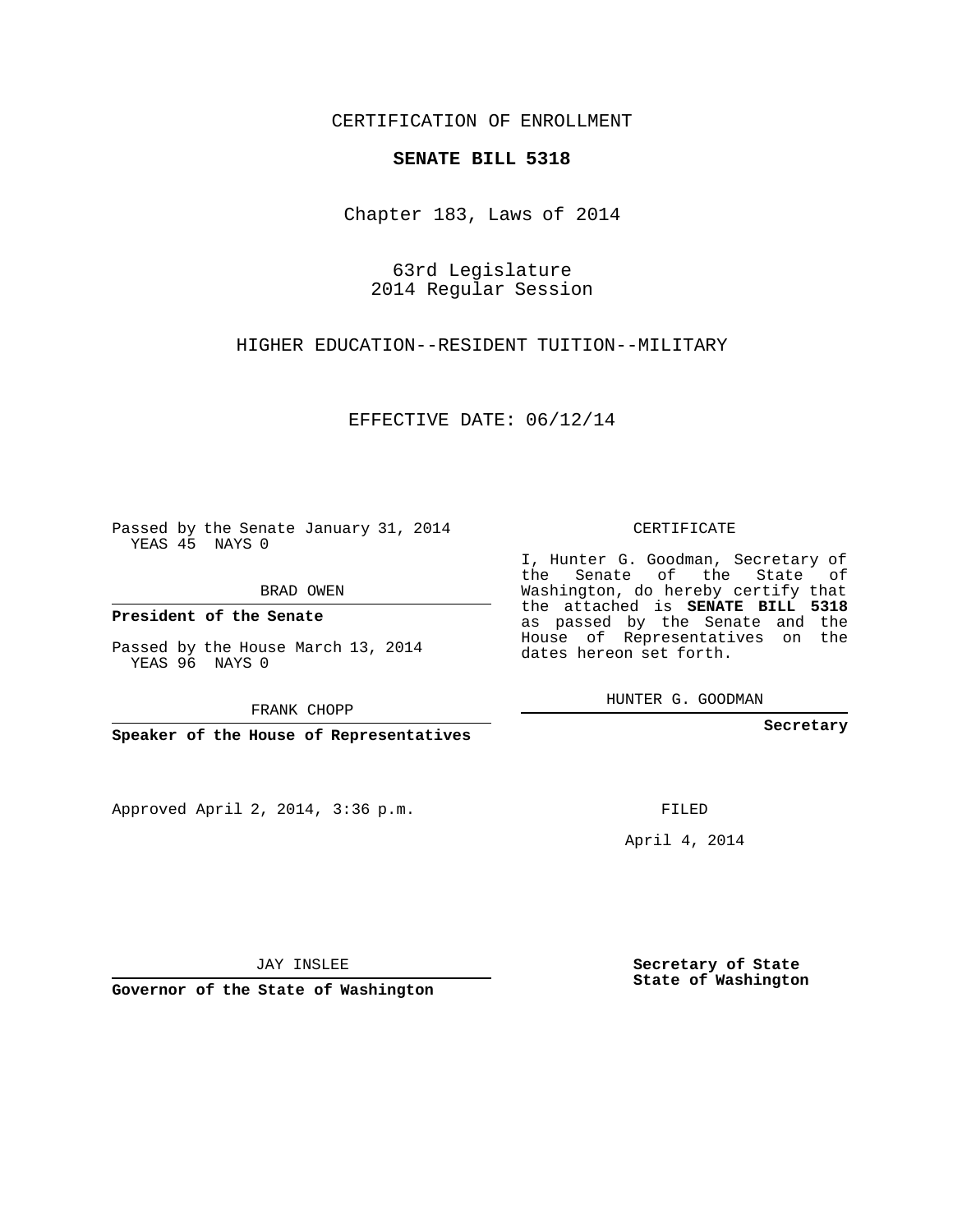# **SENATE BILL 5318** \_\_\_\_\_\_\_\_\_\_\_\_\_\_\_\_\_\_\_\_\_\_\_\_\_\_\_\_\_\_\_\_\_\_\_\_\_\_\_\_\_\_\_\_\_

\_\_\_\_\_\_\_\_\_\_\_\_\_\_\_\_\_\_\_\_\_\_\_\_\_\_\_\_\_\_\_\_\_\_\_\_\_\_\_\_\_\_\_\_\_

Passed Legislature - 2014 Regular Session

## **State of Washington 63rd Legislature 2013 Regular Session**

**By** Senators Bailey, Becker, Roach, Hobbs, Holmquist Newbry, Honeyford, Hill, Chase, Billig, Kline, Cleveland, Carrell, and Shin

Read first time 01/25/13. Referred to Committee on Higher Education.

 AN ACT Relating to removing the one-year waiting period for veterans or active members of the military for the purpose of eligibility for resident tuition; and amending RCW 28B.15.012.

BE IT ENACTED BY THE LEGISLATURE OF THE STATE OF WASHINGTON:

 **Sec. 1.** RCW 28B.15.012 and 2012 c 229 s 521 are each amended to read as follows:

Whenever used in this chapter:

 (1) The term "institution" shall mean a public university, college, or community college within the state of Washington.

(2) The term "resident student" shall mean:

 (a) A financially independent student who has had a domicile in the state of Washington for the period of one year immediately prior to the time of commencement of the first day of the semester or quarter for which the student has registered at any institution and has in fact established a bona fide domicile in this state primarily for purposes 16 other than educational;

 (b) A dependent student, if one or both of the student's parents or legal guardians have maintained a bona fide domicile in the state of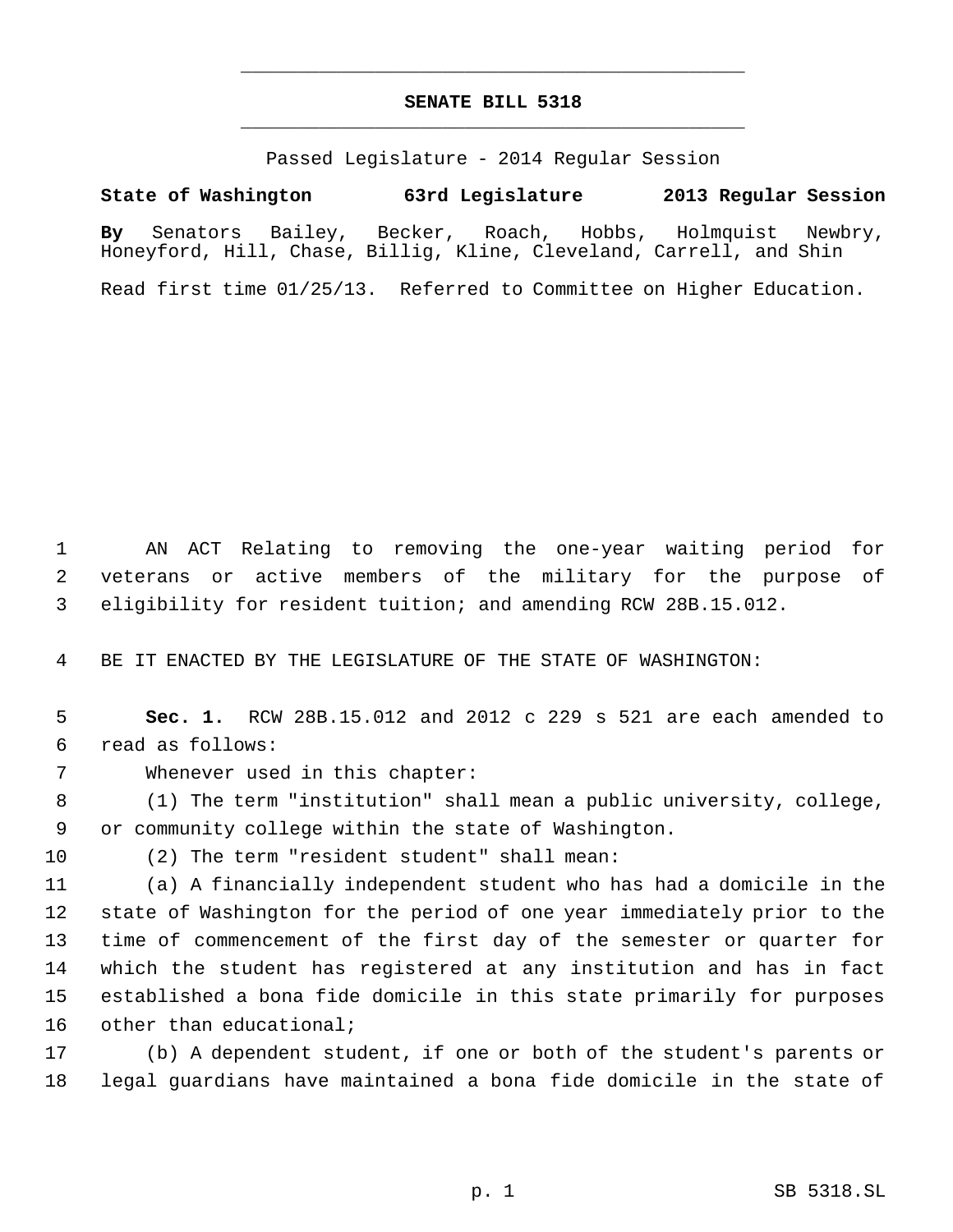Washington for at least one year immediately prior to commencement of the semester or quarter for which the student has registered at any institution;

 (c) A student classified as a resident based upon domicile by an institution on or before May 31, 1982, who was enrolled at a state institution during any term of the 1982-1983 academic year, so long as such student's enrollment (excepting summer sessions) at an institution in this state is continuous;

 (d) Any student who has spent at least seventy-five percent of both his or her junior and senior years in high schools in this state, whose parents or legal guardians have been domiciled in the state for a period of at least one year within the five-year period before the student graduates from high school, and who enrolls in a public institution of higher education within six months of leaving high school, for as long as the student remains continuously enrolled for 16 three quarters or two semesters in any calendar year;

 (e) Any person who has completed the full senior year of high school and obtained a high school diploma, both at a Washington public high school or private high school approved under chapter 28A.195 RCW, or a person who has received the equivalent of a diploma; who has lived in Washington for at least three years immediately prior to receiving the diploma or its equivalent; who has continuously lived in the state of Washington after receiving the diploma or its equivalent and until such time as the individual is admitted to an institution of higher education under subsection (1) of this section; and who provides to the institution an affidavit indicating that the individual will file an application to become a permanent resident at the earliest opportunity the individual is eligible to do so and a willingness to engage in any other activities necessary to acquire citizenship, including but not limited to citizenship or civics review courses;

 (f) Any person who has lived in Washington, primarily for purposes other than educational, for at least one year immediately before the date on which the person has enrolled in an institution, and who holds lawful nonimmigrant status pursuant to 8 U.S.C. Sec. (a)(15) (E)(iii), (H)(i), or (L), or who holds lawful nonimmigrant status as the spouse or child of a person having nonimmigrant status under one of those subsections, or who, holding or having previously held such lawful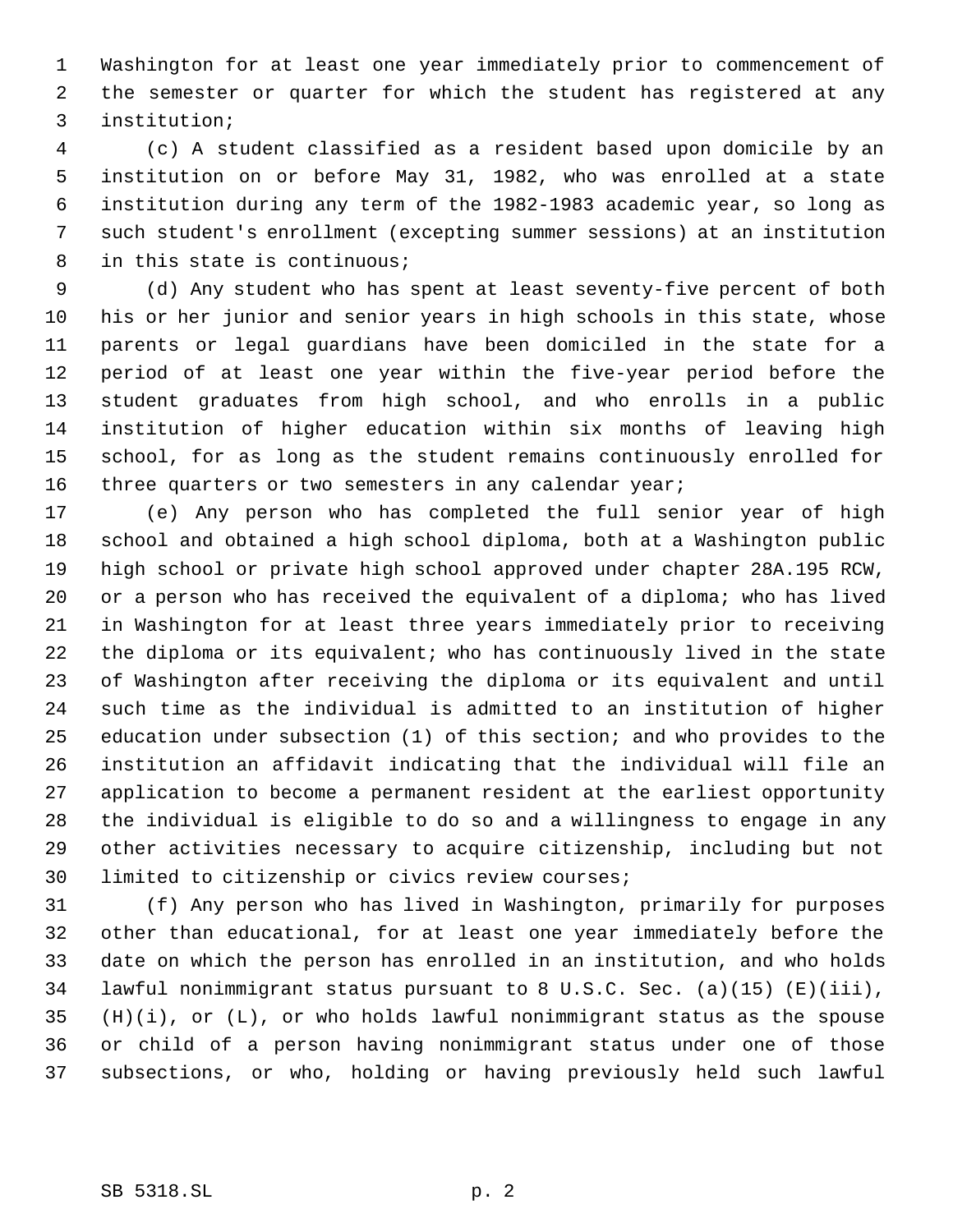nonimmigrant status as a principal or derivative, has filed an 2 application for adjustment of status pursuant to 8 U.S.C. Sec. 1255(a); (g) A student who is on active military duty stationed in the state or who is a member of the Washington national guard; (h) A student who is on active military duty or a member of the national guard who entered service as a Washington resident and who has maintained Washington as his or her domicile but is not stationed in the state;  $(i)$  A student who is the spouse or a dependent of a person who is 10 on active military duty ((stationed in the state)) or a member of the 11 national guard who entered service as a Washington resident and who has maintained Washington as his or her domicile but is not stationed in 13 the state. If the person on active military duty is reassigned out-of-14 state, the student maintains the status as a resident student so long as the student is continuously enrolled in a degree program; 16 ( $(\{\pm\})$ ) (j) A student who resides in the state of Washington and is the spouse or a dependent of a person who is a member of the Washington national guard; 19 ( $(\{\dagger\})$ ) (k) A student who has separated from the military under 20 honorable conditions after at least two years of service, and who enters an institution of higher education in Washington within one year of the date of separation who: 23 (i) At the time of separation designated Washington as his or her intended domicile; or (ii) Has Washington as his or her official home of record; or (iii) Moves to Washington and establishes a domicile as determined in RCW 28B.15.013; 28 (1) A student who is the spouse or a dependent of an individual who has separated from the military under honorable conditions after at least two years of service who: (i) At the time of discharge designates Washington as his or her intended domicile; and (ii) Has Washington as his or her primary domicile as determined in RCW 28B.15.013; and (iii) Enters an institution of higher education in Washington within one year of the date of discharge;

(m) A student of an out-of-state institution of higher education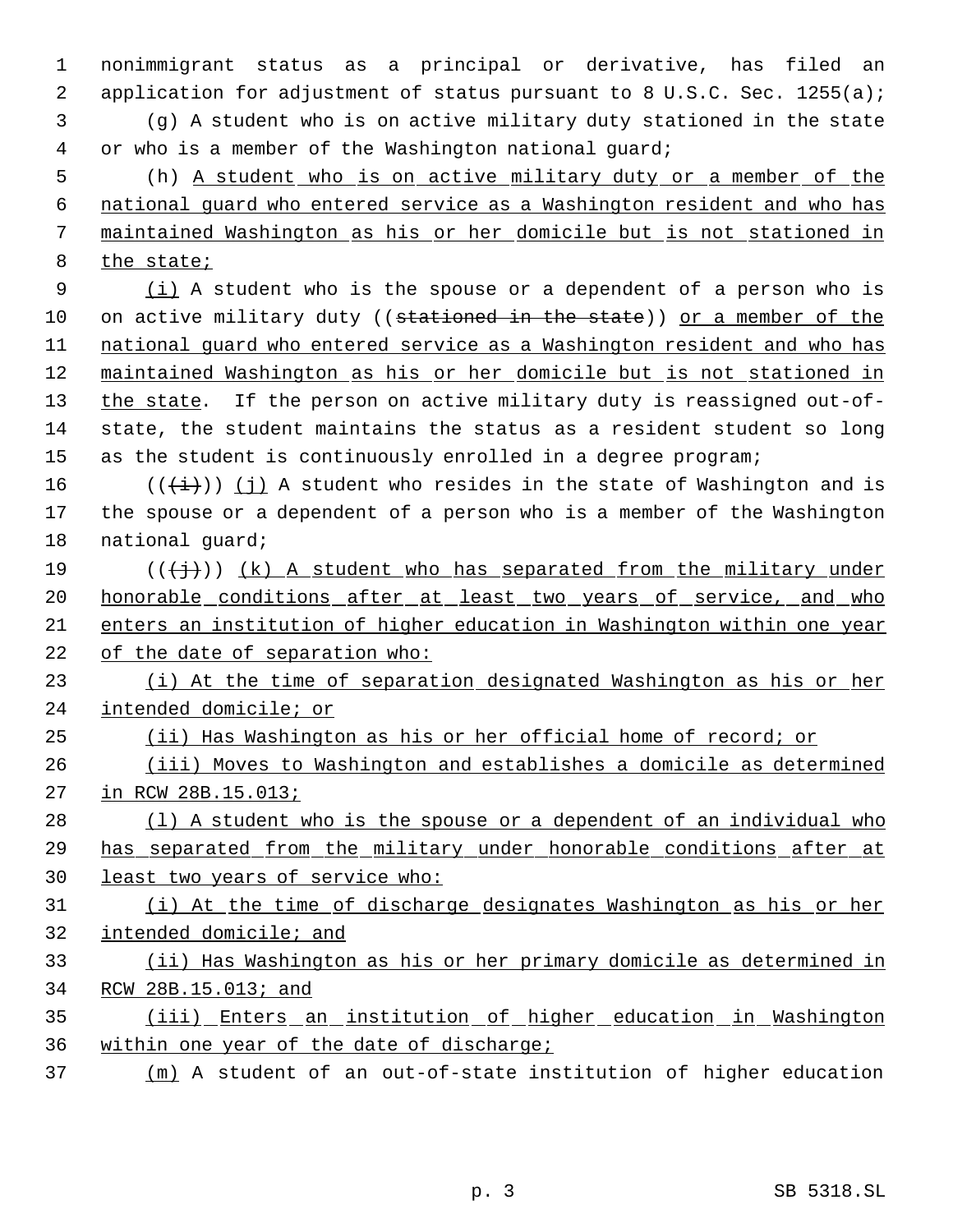who is attending a Washington state institution of higher education pursuant to a home tuition agreement as described in RCW 28B.15.725;

 ( $(\forall k)$ ) (n) A student who meets the requirements of RCW 28B.15.0131: PROVIDED, That a nonresident student enrolled for more than six hours per semester or quarter shall be considered as attending for primarily educational purposes, and for tuition and fee paying purposes only such period of enrollment shall not be counted toward the establishment of a bona fide domicile of one year in this state unless such student proves that the student has in fact established a bona fide domicile in this state primarily for purposes other than educational;

 $((+1))$  (o) A student who resides in Washington and is on active military duty stationed in the Oregon counties of Columbia, Gilliam, Hood River, Multnomah, Clatsop, Clackamas, Morrow, Sherman, Umatilla, Union, Wallowa, Wasco, or Washington; or

16 ( $(\langle m \rangle)$  (p) A student who resides in Washington and is the spouse or a dependent of a person who resides in Washington and is on active military duty stationed in the Oregon counties of Columbia, Gilliam, Hood River, Multnomah, Clatsop, Clackamas, Morrow, Sherman, Umatilla, Union, Wallowa, Wasco, or Washington. If the person on active military duty moves from Washington or is reassigned out of the Oregon counties of Columbia, Gilliam, Hood River, Multnomah, Clatsop, Clackamas, Morrow, Sherman, Umatilla, Union, Wallowa, Wasco, or Washington, the student maintains the status as a resident student so long as the student resides in Washington and is continuously enrolled in a degree program.

 (3) The term "nonresident student" shall mean any student who does not qualify as a "resident student" under the provisions of this section and RCW 28B.15.013. Except for students qualifying under 30 subsection (2)(e) or  $((+\frac{1}{2})^2)$  (m) of this section, a nonresident student shall include:

 (a) A student attending an institution with the aid of financial assistance provided by another state or governmental unit or agency thereof, such nonresidency continuing for one year after the completion of such semester or quarter.

 (b) A person who is not a citizen of the United States of America who does not have permanent or temporary resident status or does not hold "Refugee-Parolee" or "Conditional Entrant" status with the United

## SB 5318.SL p. 4